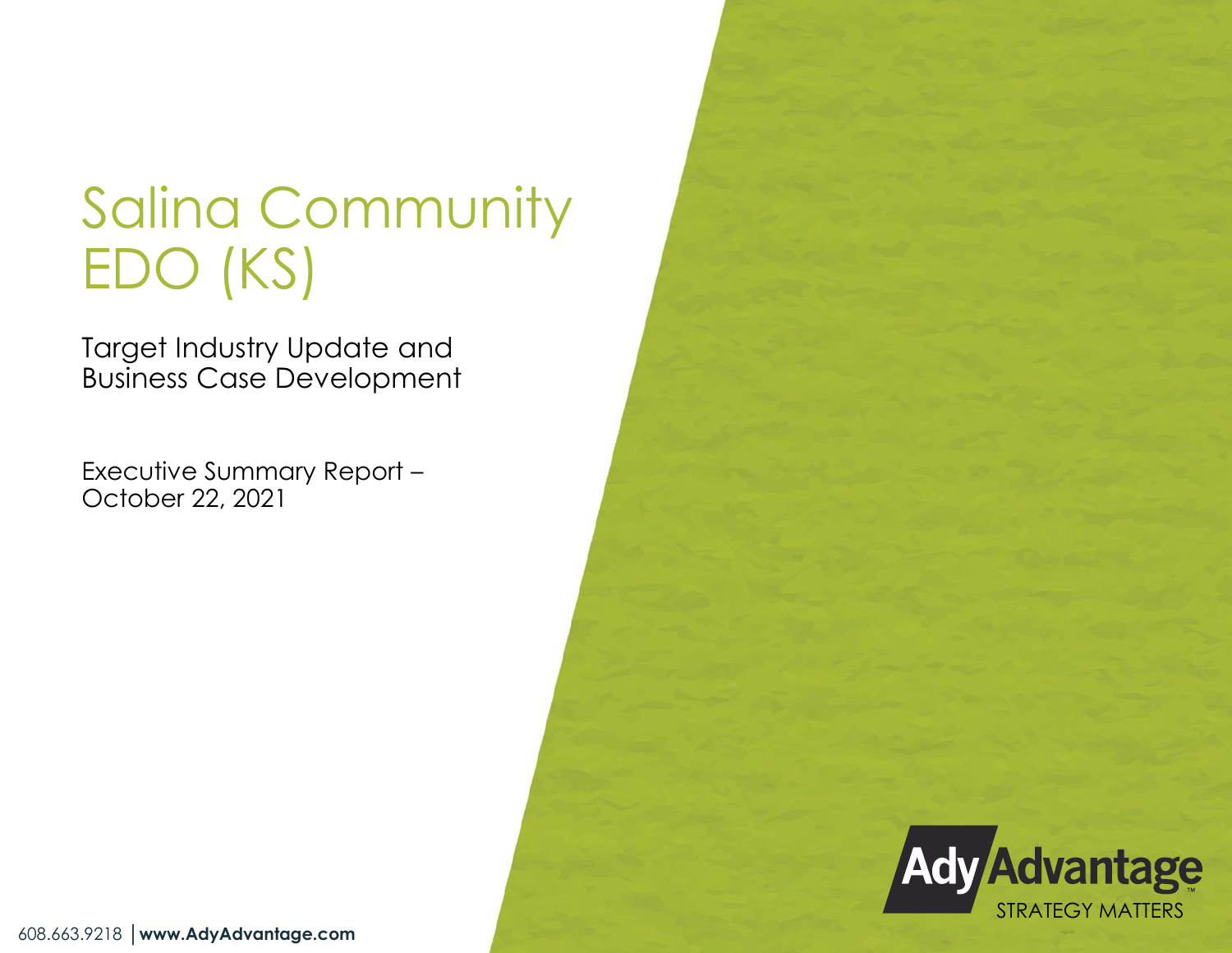**Provided to: D. Mitch Robinson**

Executive Director Salina Community EDO 120 West Ash Street Salina, KS 67401 785.404.3131 [mrobinson@salinaedo.org](mailto:mrobinson@salinaedo.org)

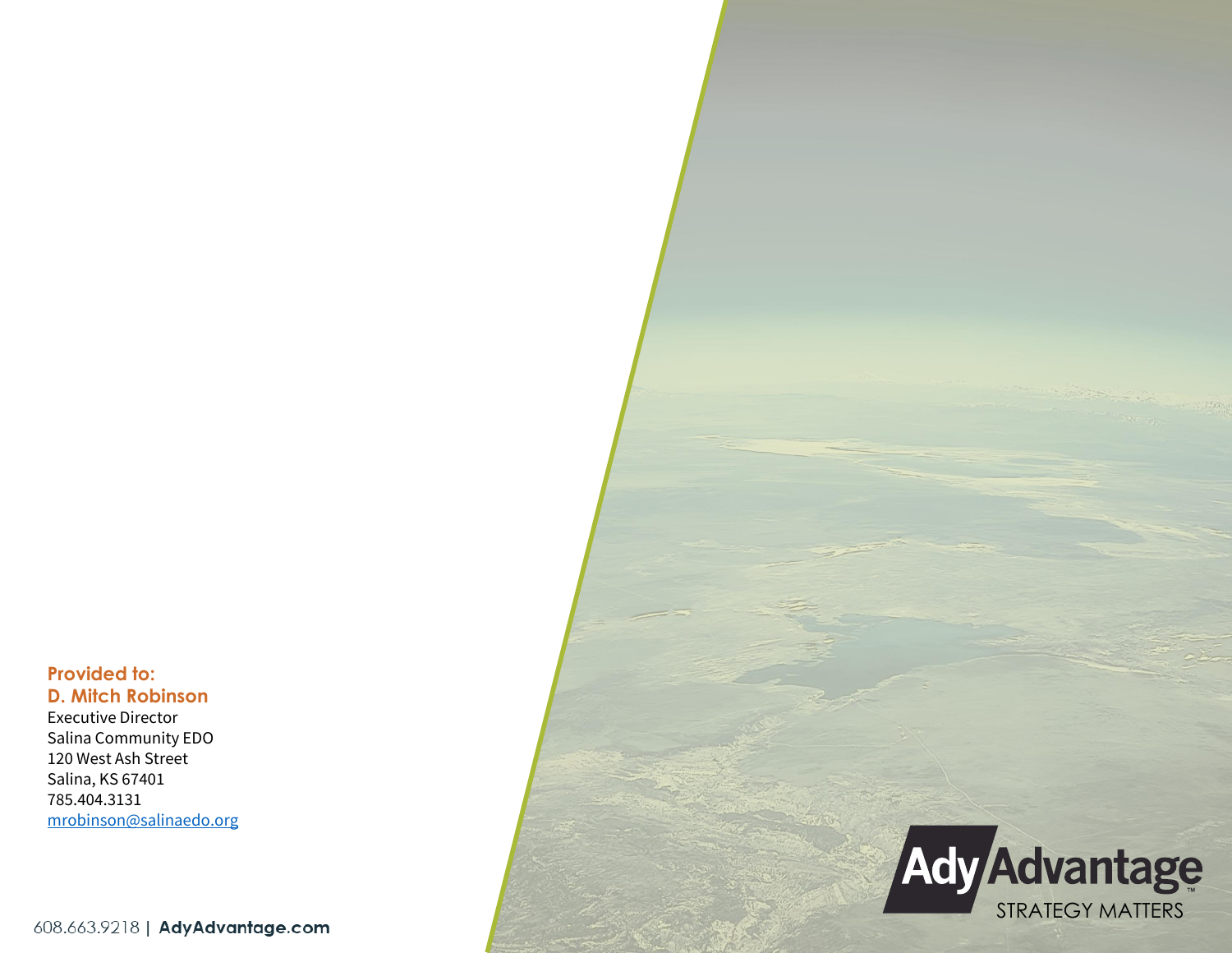# Executive Summary

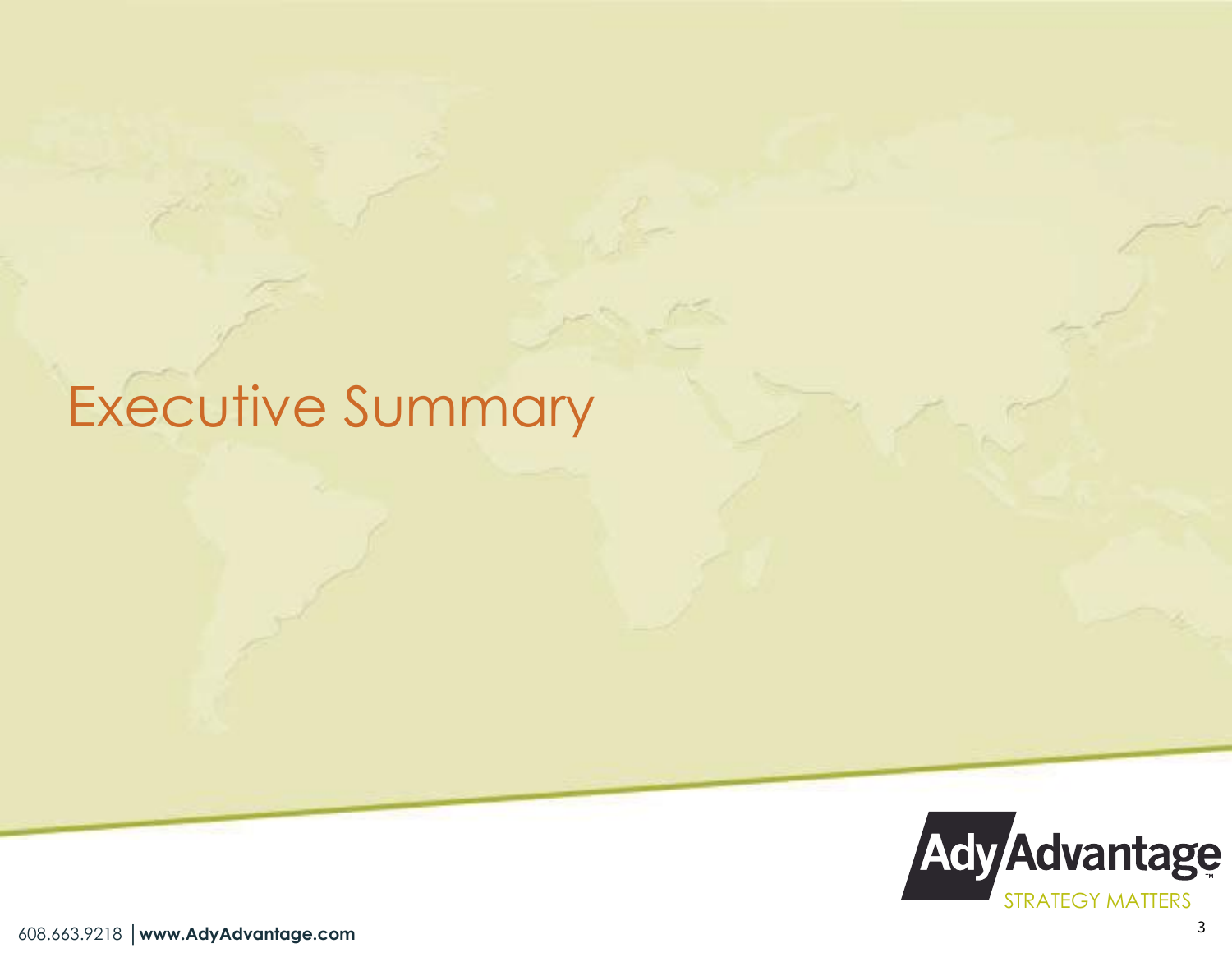#### Executive Summary OBJECTIVE & KEY THEMES

The objective of this project is to refine existing target industries (pictured to the right) to identify opportunities to drive future industry growth and diversification in Salina and the region. This will include looking at the impacts of Covid on Salina's main industries, as well as new industry sub-sector opportunities that may arise from the pandemic.

| <b>Target Industry</b>               | <b>Subsectors of Focus</b>                                                                                                                                                                                                                                                                                                                                                                                                                                                                                   | <b>Comments</b>                                                                                                                                                                                                                                                                                                                                                                                                                                                                                                                                                                                                                                                                                                 |
|--------------------------------------|--------------------------------------------------------------------------------------------------------------------------------------------------------------------------------------------------------------------------------------------------------------------------------------------------------------------------------------------------------------------------------------------------------------------------------------------------------------------------------------------------------------|-----------------------------------------------------------------------------------------------------------------------------------------------------------------------------------------------------------------------------------------------------------------------------------------------------------------------------------------------------------------------------------------------------------------------------------------------------------------------------------------------------------------------------------------------------------------------------------------------------------------------------------------------------------------------------------------------------------------|
| <b>Agribusiness and Supply Chain</b> | Crop Production (NAICS 111000)<br>Animal Production and Aquaculture (NAICS 112000)<br>Other Animal Food Manufacturing (NAICS 311119)<br>Animal (except Poultry) Slaughtering (NAICS 311611)<br>Farm Machinery and Equipment Manufacturing (NAICS 333111)<br>Farm and Garden Machinery and Equipment Merchant Wholesalers<br>(NAICS 423820)<br>Grain and Field Bean Merchant Wholesalers (NAICS 424510)<br>Livestock Merchant Wholesalers (NAICS 424520)<br>Farm Supplies Merchant Wholesalers (NAICS 424910) | Companies in these industries would benefit<br>from the strong agriculture and manufacturing<br>history in the region, as well as the availability<br>of water. Additionally, Salina's proximity to<br>Western Kansas is highly advantageous.<br>Food manufacturers who are looking to have a<br>regional presence with access to markets, such<br>as Denver, Salt Lake City, Oklahoma City, etc.<br>would benefit from the location and distribution<br>assets of the region. Moreover, the presence of<br>the Bulk Solids Research Center may provide<br>value to this industry. The center can offer<br>strategic partnerships with industries focused i<br>the bulk solid industry or related supply chain. |
| Aerospace                            | Aircraft Manufacturing (NAICS 336411)*<br>Aircraft Engine and Engine Parts Manufacturing (NAICS 336412)<br>Other Aircraft Parts and Auxiliary Equipment Manufacturing (NAICS<br>336413)<br>Other Support Activities for Air Transportation (NAICS 488190)<br>Other Airport Operations (NAICS 488119)<br>*Note: Aircraft Manufacturing includes the manufacturing of drones.                                                                                                                                  | Although this industry did not show up strongly<br>through the NAICS code analysis, Salina has a<br>number of assets to support this industry,<br>including good highway access, an under-<br>leveraged airport, and a strong aerospace<br>program at Kansas State Polytechnic.<br>More specific aerospace industries are included<br>in the identified subsectors. This includes areas<br>of focus like aircraft interior manufacturing,<br>avionics, maintenance repair operations, etc.                                                                                                                                                                                                                      |
| <b>Distribution</b>                  | Distribution related to any of the identified target industries<br>Aircraft Merchant Wholesalers (NAICS 423860)                                                                                                                                                                                                                                                                                                                                                                                              | Saline County sits on two Interstates, I-70 and I-<br>135, and within a 500 mile radius, companies in<br>Salina can reach large regional markets,<br>including Dallas, St. Louis, Denver, Oklahoma<br>City, and Kansas City, among others.                                                                                                                                                                                                                                                                                                                                                                                                                                                                      |

During the virtual on-site analysis, Ady Advantage conducted a variety interviews, roundtables, surveys, and stakeholder sessions to gain direct input. Key themes were identified through all these means of input, aggregated together and analyzed. Questions aimed to understand the area's competitiveness related to operating conditions and operating costs along with key opportunities around talent, partnerships, growth, etc. The questions also aimed to understand barriers to growth and other challenges employers and talent may experience. The following themes emerged:

1. The Salina region has a **robust product pipeline**, with a large number of sites and buildings available for businesses looking to relocate or expand. This is especially true as it relates to **sites that are suitable for industrial development**. Sites are generally quite shovel-ready, with flat terrain and utilities and infrastructure already in place or close by. There are many **sites located near the Airport,** making it ideal for the aerospace industry and other industries that benefit from proximity this asset.

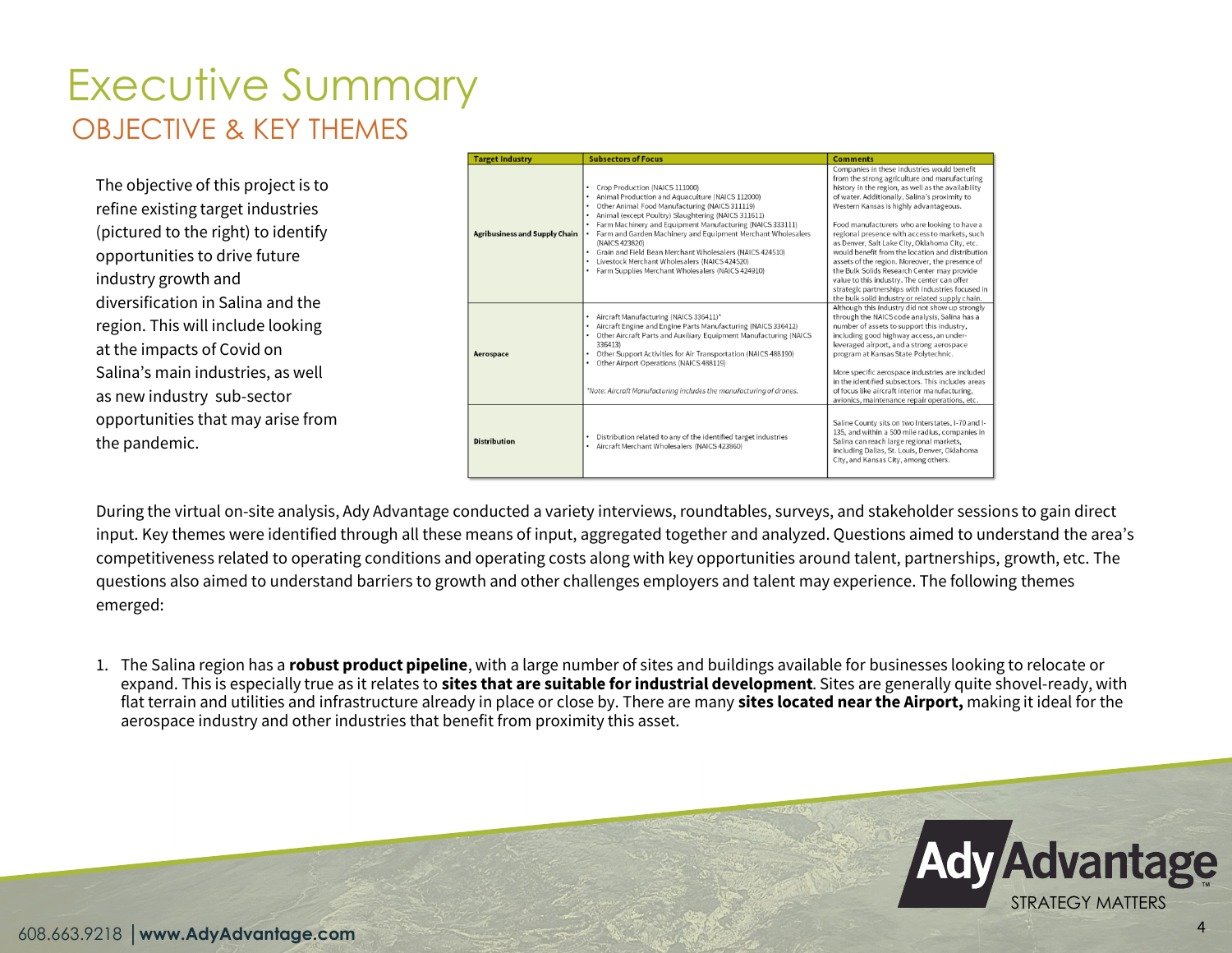# Executive Summary KEY THEMES

- 2. Stakeholders expressed a **mixed view for the growth potential of the three target industry clusters**, expressing a very positive outlook for the aerospace cluster, a somewhat neutral to positive outlook for the agribusiness and supply chain cluster, and a somewhat pessimistic to neutral view for the distribution cluster.
	- A. Regarding the **aerospace sector**, stakeholders noted all the positive developments regarding **recent project interest and wins** and the new aerospace-related businesses choosing to locate in the Salina area. There is a **strong aerospace talent pipeline** from the education institutions in the region. Additionally, the **Salina Regional Airport** is an immense asset which features some of the longest runways in the country. Overall, aerospace was viewed as having the strongest growth potential.
	- B. Regarding the **agribusiness and supply chain sector**, stakeholders noted that while they had viewed less notable activity in this cluster in the immediate Salina area, they understood it to be a **critical industry for the broader region and the state of Kansas**. Data from the market assessment shows that agribusiness continues to maintain a strong concentration for the greater Salina region, and growth is projected.
	- C. Regarding the **distribution sector**, stakeholders noted that intuitively distribution makes a great deal of sense for Salina. The region has **strong transportation assets, most notably road and interstate infrastructure, but also rail and the airport.** However, stakeholders noted how much of the activity in the **distribution industry seems to gravitate to the bigger metro areas like Kansas City and Wichita.** Stakeholders questioned the viability of the distribution industry in the Salina area as industry trends change and evolve. Data from the market assessment shows that growth is projected for the transportation and warehousing.
- **3. Employers in the Salina region continue to experience workforce challenges.** Until recent years, Salina had experienced relatively steady population and labor force growth which helped to alleviate the workforce shortages experienced by employers. The **COVID-19 pandemic has exacerbated the workforce challenges** as employees are routinely forced to quarantine due to exposure incidents or become sick themselves. This is **especially challenging for production-related occupations** that make up a significant portion of the backbone of the Salina region economy, and who do not have the ability to work from home as other occupations and industries may be able to.
- 4. The **downtown of Salina is an immense asset**to the community and features **many amenities that contribute to the quality of life**. Such amenities include the community theatre, the theatre for performing arts, the art center, and the bowling alley arcade, just to name a few. The downtown has experienced **significant construction and renovations** in recent years, showing a willingness from the community to re-invest in itself.

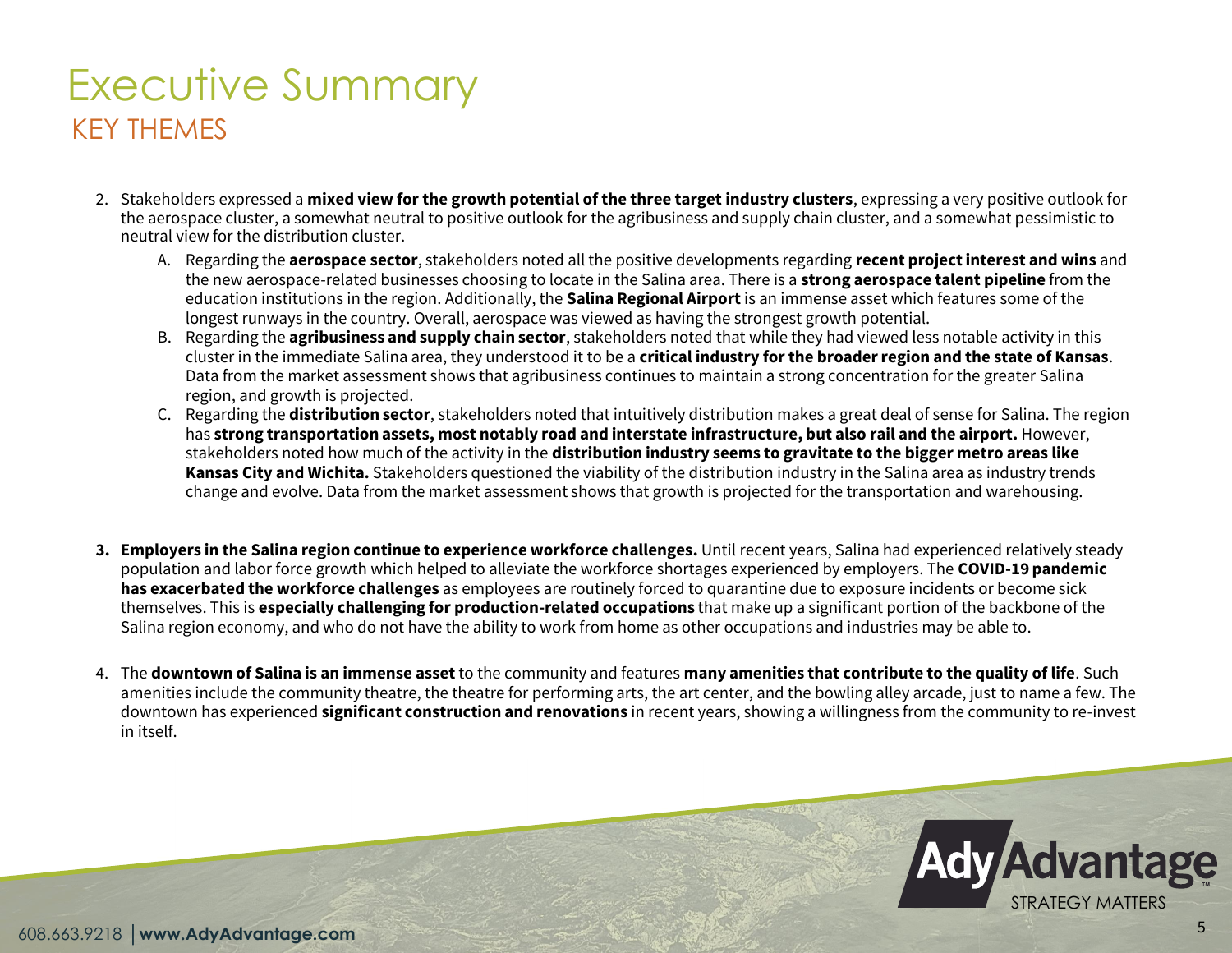# Executive Summary KEY THEMES

- 5. As noted in the previous key theme, the Salina region offers an exceptional quality of life. However, this quality of life is **little known outside of the Salina region.** There is a growing recognition that historically Salina has done a **poor job of messaging and communicating and telling its story to the outside world.** In response to this, Salina launched **the Imagine Salina campaign** earlier this year. While it was unfortunate that this timing coincided with the onset of the COVID-19 pandemic which has stalled its progress, the Imagine Salina campaign is a great start towards addressing this challenge. It provides a **strong foundation that can be built upon** towards telling a positive narrative of the Salina region and ultimately talent attraction.
- **6. Housing is a challenge** in the Salina region that is currently constraining full growth and development potential. There is increasing **scarcity in available housing that is suitable and affordable** for the low-skilled and semi-skilled workers, as well as entry level salaried professionals. As with most communities across the country, developers are primarily interested in the development of high-end housing projects, and not the entry to middle-tier level housing that is needed. The scarcity of housing that is suitable and affordable for workforce is a **deterrent to the Salina region's ability to capitalize on attracting and retaining talent,** including the growing segment of remote workers.
- 7. The **availability and affordability of childcare in the Salina region is a significant challenge**. While COVID-19 has exacerbated the childcare challenges in the region, these challenges pre-dated the pandemic and will continue post-pandemic if left unaddressed. This issue is contributing to **the talent retention and workforce challenges experienced by employers** in the region. There is a growing recognition from employers and stakeholders in the region that the scarcity of childcare is an **economic constraint for the region**, and that employers may have to play a more proactive role in addressing the childcare issue if they wish to alleviate their workforce challenges.

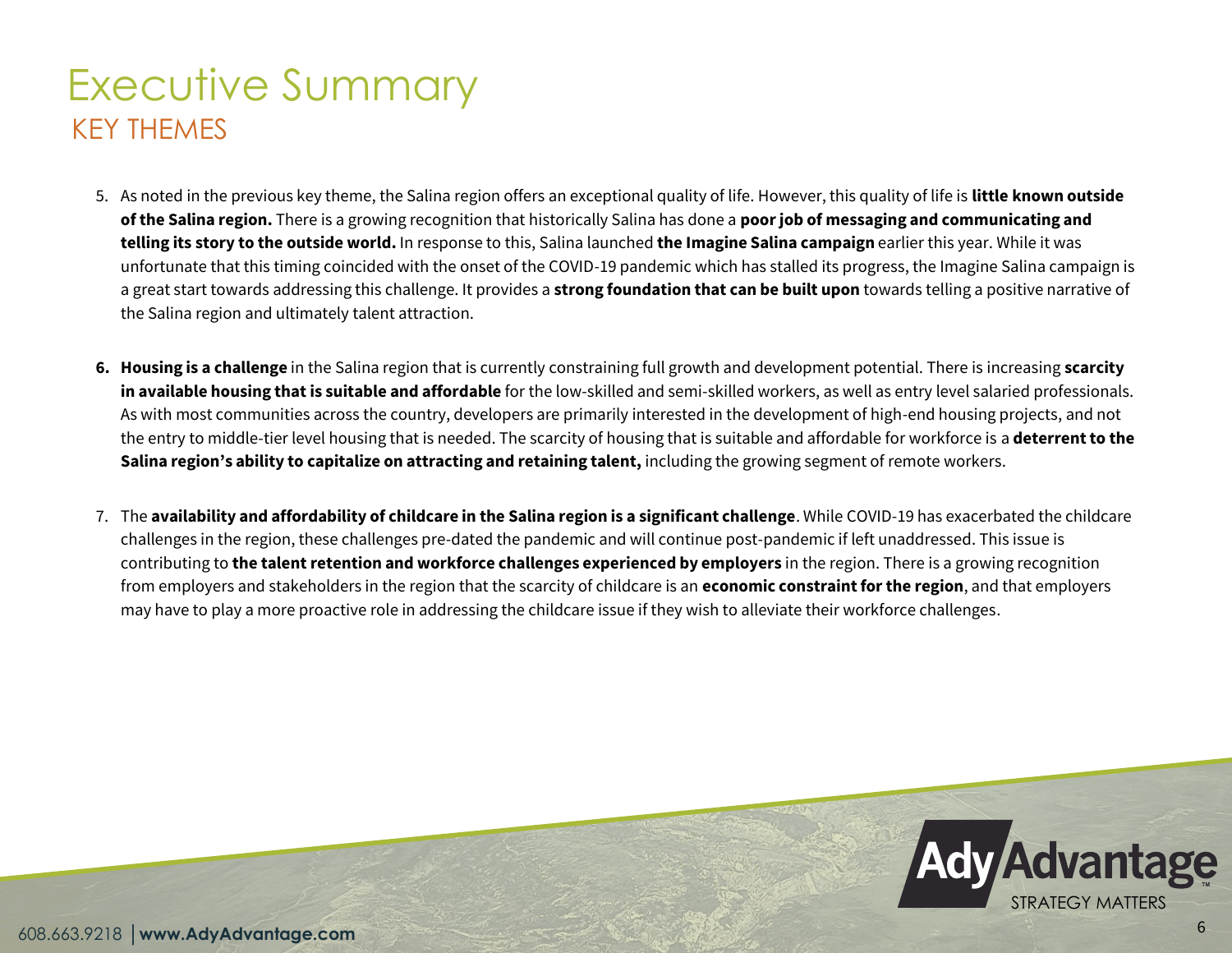## Executive Summary KEY THEMES

- 8. There seems to be a relatively **fair amount of alignment between stakeholders and partners** in the Salina region. There is a sense that in the not-so-distant past there had been some degree of misalignment and strife between economic development partners, and although this is not necessarily forgotten there is greater consensus that today the City, County, Salina Community EDC, and other economic development partners work fairly well together. In particular, **the three higher education institutions are well aligned** and have little overlapping programming that could cause competition.
- **9. Kansas Wesleyan University, Salina Area Technical College, and Kansas State University Polytechnic Campus are major talent pipeline**  assets to the Salina region. Not all communities the size of Salina have access to both a 2-year college and a 4-year university right within their own backyard. Additionally, the Polytechnic campus provides **specialized vocational training that aligns with the aerospace target industry**. Employers noted their appreciation for the work these education institutions do and the programming and training they provide to their businesses. The three aforementioned institutions do an **exceptional job collaborating**, and there is little overlapping programming or competition amongst them.
- 10. There is a perception among many stakeholders that historically, Salina's employers were collectively **paying wages that were somewhat uncompetitive**, which likely had a detrimental effect on the Salina region's ability to attract and retain talent. This perception is supported by data from the market assessment of this report, which shows that in general Saline County wages are lower than the greater region and considerably lower than the state or national averages. Many speculated that the reason Salina has won some recent projects and new employers is that the lower wages in the region provided these businesses the confidence in the knowledge that they could locate in the region and pay wages that were higher than the region but still competitive relative to the national average. This would translate to their **ability to attract and retain top tier talent** in the region. It should be noted that wages in the region have started to increase over the past couple of years, likely due to the low nationwide unemployment rates. Wage increases will likely continue to accelerate as **new competition and pressure for workforce is driven by these new employers locating in Salina.**

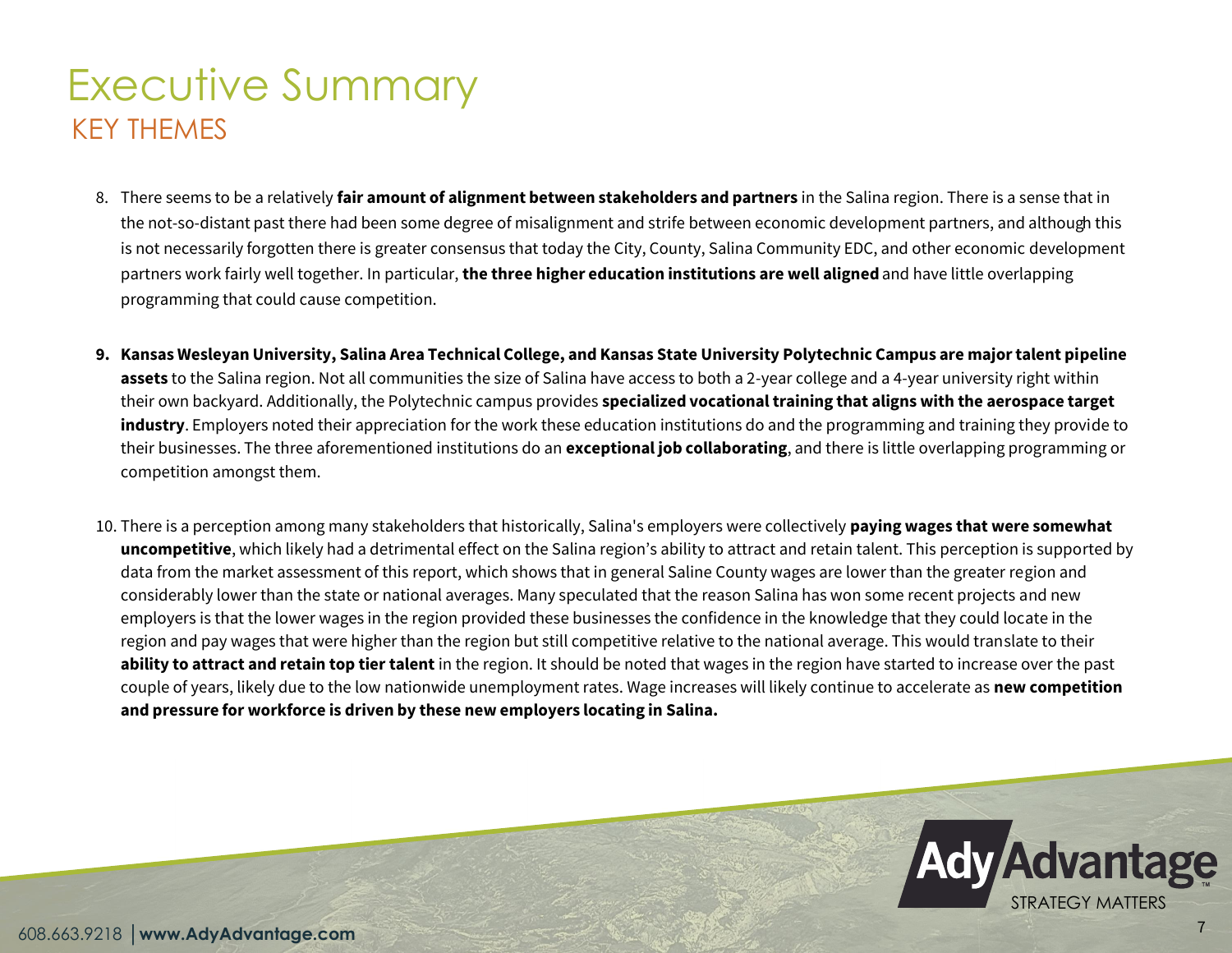### Executive Summary TARGET INDUSTRY REFINEMENT

Ady Advantage conducted thorough research on the existing target industries and all potential subsectors. Ady Advantage prioritized these subsectors based on the key screening criteria from the previous section. These key screening criteria include the following:

- Projected growth in the greater region over the next 5-year period
- Projected growth in the US over the next 5-year period
- Life cycle stage
- Concentration
- Technology Change
- Capital Intensity
- Revenue Volatility
- 2020 Driver Direction
- Regulation and Policy Level & Trend
- Industry Assistance Level & Trend

The weighting of the key screening criteria above in the sub-sector prioritization process is different for each target industry, dependent on the input from Salina Community EDO leadership as to what it considers the most important factors to consider. Those key screening criteria deemed higher in importance for a particular target industry correspondingly received a higher weighting in the sub-sector prioritization process.

An additional layer of qualitative analysis was applied in the prioritization process, based on our industry experience and expertise. This qualitative analysis can be found in the summaries for each target industry accompanying the ranking of the sub-sectors. It is also reflected in the priority tier level assigned to each sub-sector, where Ady Advantage further categorized the sub-sectors into Tier A and Tier B based on our assessment of priority based on these qualitative factors and inputs. It is important to note that all sub-sectors shown here are stars and opportunities for the Salina region, and even those sub-sectors assigned as Tier B still show competitive potential.

As a result of this analysis, we recommend the industries and sub-sectors as prioritization targets for the Salina region on the following pages. Regional and refined target industry positioning and business case development can be found in the later in the report.

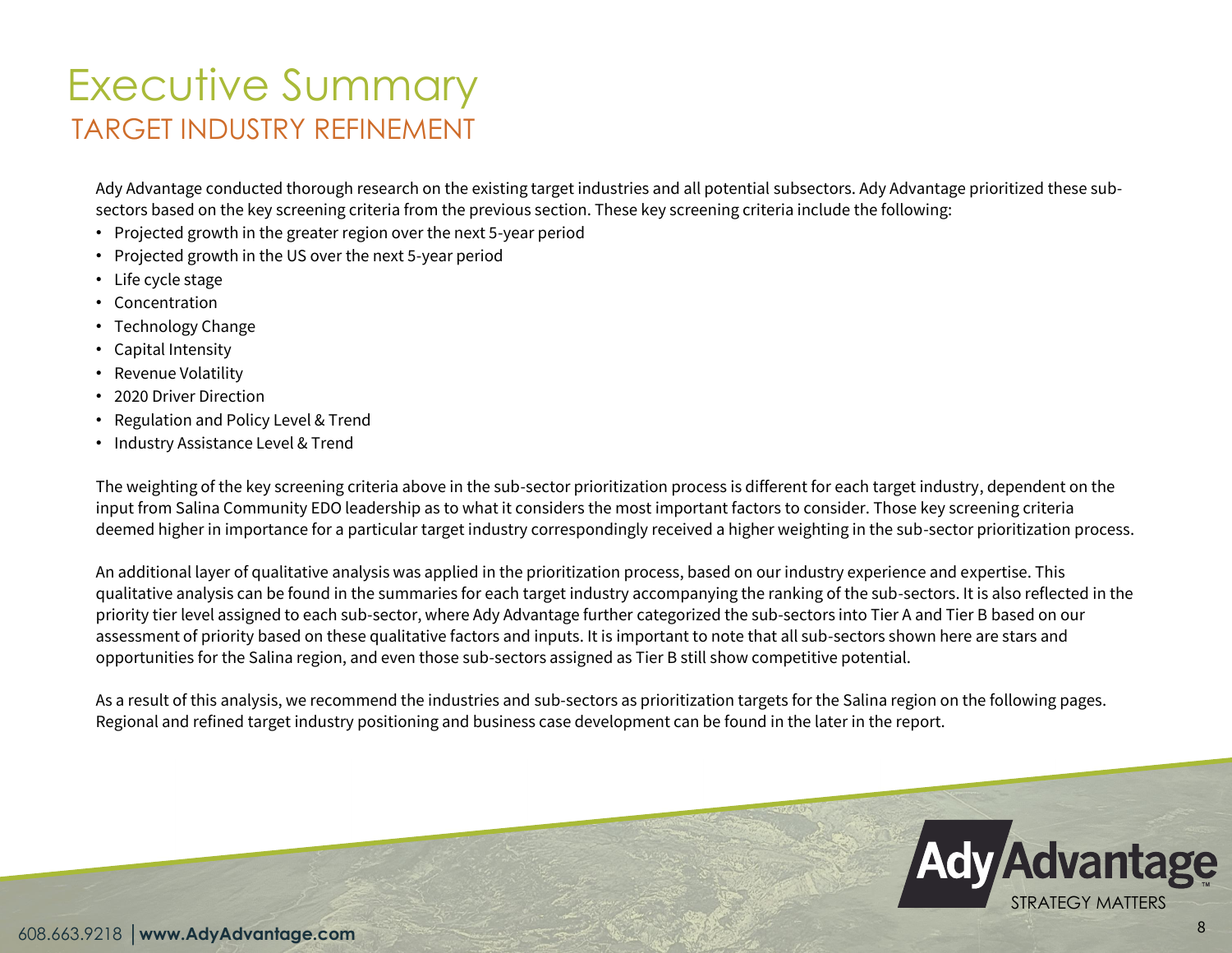#### Executive Summary AGRIBUSINESS AND SUPPLY CHAIN PRIORITIZATION

In Ady Advantage's assessment, Agribusiness and Supply Chain is an industry that offers opportunity for the Salina region. As noted earlier in the report, while there is less activity in this cluster in the immediate Salina area, it is a critical industry at a regional and state level and there are synergies that can be created with the broader region and state economies and supply chains. Additionally, the target industry analysis data shows that the agribusiness industry continues to maintain a strong concentration and growth in the greater Salina region. Sub-sector prioritization below focuses on the animal and crop production and processing operations, and business recruitment efforts should focus on trying to build out the full value stream for the agribusiness cluster. This includes both the production of the raw materials already produced in the region, as well as increasing value-add processes to those raw materials and producing end consumer products.

| <b>Target Industry Sub-Sector</b>                          | <b>Sub-Sector</b><br><b>Prioritization Score</b> | <b>Assigned Priority</b><br><b>Tier</b> |
|------------------------------------------------------------|--------------------------------------------------|-----------------------------------------|
| Animal (except Poultry) Slaughtering (NAICS 311611)        | 32                                               | <b>Tier A</b>                           |
| Crop Production (NAICS 111000)                             | 30                                               | <b>Tier A</b>                           |
| Other Animal Food Manufacturing (NAICS 311119)             | 29                                               | <b>Tier A</b>                           |
| Livestock Merchant Wholesalers (NAICS 424520)              | 29                                               | <b>Tier B</b>                           |
| Flour Milling (NAICS 311211)                               | 27                                               | <b>Tier A</b>                           |
| Grain and Field Bean Merchant Wholesalers (NAICS 424510)   | 27                                               | <b>Tier B</b>                           |
| Crop Harvesting, Primarily by Machine (NAICS 115113)       | 26                                               | <b>Tier A</b>                           |
| Farm Labor Contractors and Crew Leaders (NAICS 115115)     | 26                                               | <b>Tier B</b>                           |
| Soil Preparation, Planting, and Cultivating (NAICS 115112) | 25                                               | <b>Tier A</b>                           |
| Support Activities for Animal Production (NAICS 115210)    | 21                                               | <b>Tier A</b>                           |

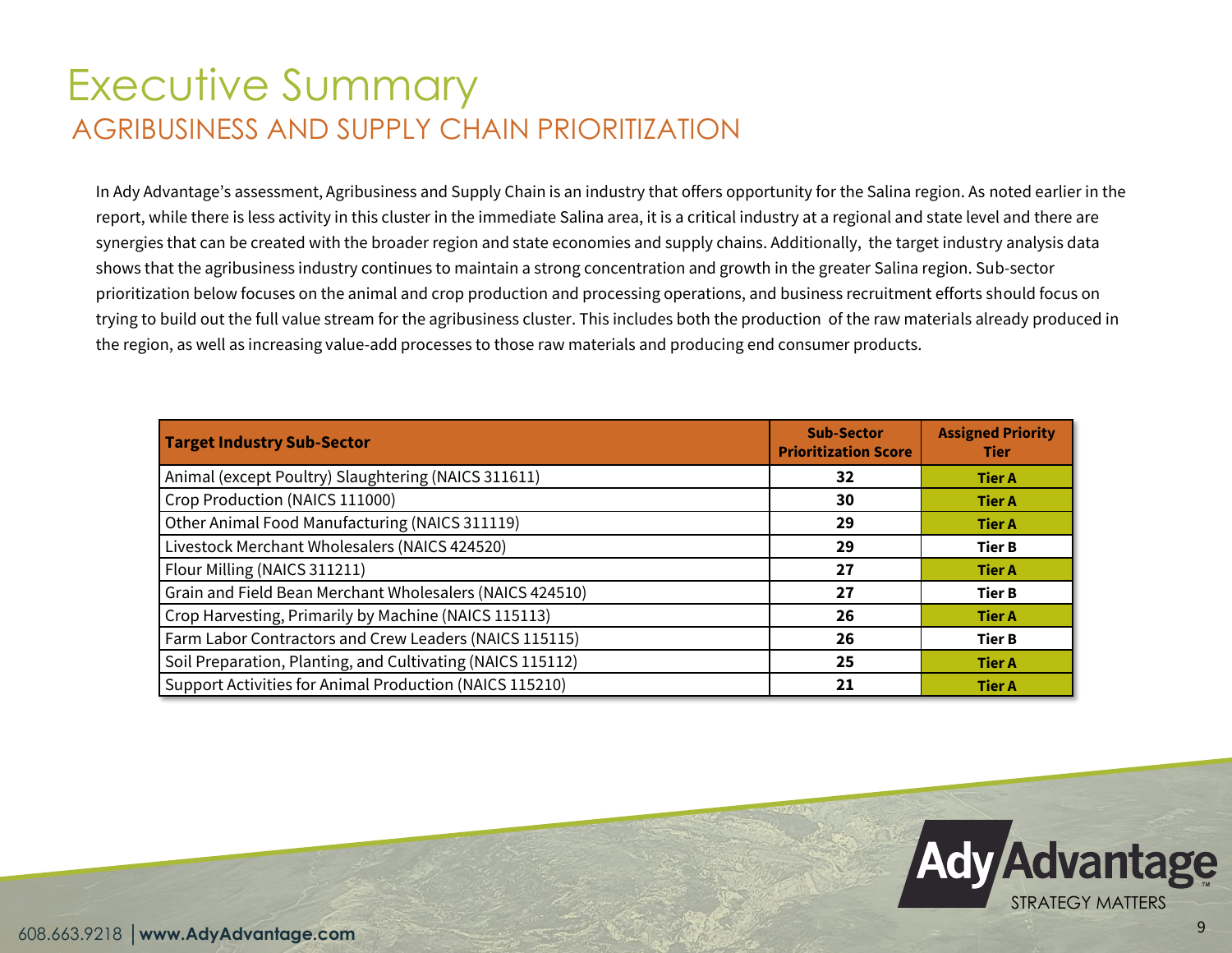#### Executive Summary AEROSPACE PRIORITIZATION

In Ady Advantage's assessment, Aerospace is an industry with significant opportunity for the Salina region, but also with an uncertain national outlook at the current moment. As noted earlier in the report, Salina has had recent project activity and wins within the aerospace industry, and thus a proven record of recent success. However, commercial activity in this industry nationally has taken a massive hit from COVID-19, and even under the best of projections is not anticipated to fully rebound for at least a few years. Freight and defense should be the higher priorities for the Salina region, at least in the short-term. There may be opportunities for Salina to leverage the educational assets in the region to position itself as a technology and innovation hub for the aerospace industry, particularly around automated planes, software development and analytics. Subsectors below marked as a higher priority can support both the defense industry, as well as other manufacturing opportunities in the Salina region. Those sub-sectors marked as a lower priority tier are predominantly commodity-based products and/or are sub-sectors less closely related with the aerospace industry; however, they can still support aerospace and should continue to be considered from that perspective.

| <b>Target Industry Sub-Sector</b>                                             | <b>Sub-Sector</b><br><b>Prioritization Score</b> | <b>Assigned Priority</b><br><b>Tier</b> |
|-------------------------------------------------------------------------------|--------------------------------------------------|-----------------------------------------|
| Fabricated Pipe and Pipe Fitting Manufacturing (NAICS 332996)                 | 32                                               | <b>Tier A</b>                           |
| All Other Miscellaneous Fabricated Metal Product Manufacturing (NAICS 332999) | 32                                               | <b>Tier A</b>                           |
| Other Airport Operations (NAICS 488119)                                       | 32                                               | <b>Tier A</b>                           |
| Bolt, Nut, Screw, Rivet, and Washer Manufacturing (NAICS 332722)              | 31                                               | <b>Tier B</b>                           |
| Aircraft Manufacturing (NAICS 336411)                                         | 31                                               | <b>Tier A</b>                           |
| Aircraft Engine and Engine Parts Manufacturing (NAICS 336412)                 | 31                                               | <b>Tier A</b>                           |
| All Other Plastics Product Manufacturing (NAICS 326199)                       | 30                                               | Tier B                                  |
| Ornamental and Architectural Metal Work Manufacturing (NAICS 332323)          | 29                                               | <b>Tier B</b>                           |
| Other Industrial Machinery Manufacturing (NAICS 333249)                       | 29                                               | <b>Tier A</b>                           |
| Storage Battery Manufacturing (NAICS 335911)                                  | 29                                               | <b>Tier B</b>                           |
| Fabricated Structural Metal Manufacturing (NAICS 332312)                      | 28                                               | <b>Tier A</b>                           |
| Construction Machinery Manufacturing (NAICS 333120)                           | 28                                               | <b>Tier B</b>                           |
| Other Support Activities for Air Transportation (NAICS 488190)                | 27                                               | <b>Tier A</b>                           |
| Machine Shops (NAICS 332710)                                                  | 26                                               | <b>Tier B</b>                           |
| Industrial Valve Manufacturing (NAICS 332911)                                 | 26                                               | <b>Tier B</b>                           |
| Rolling Mill and Other Metalworking Machinery Manufacturing (NAICS 333519)    | 25                                               | <b>Tier B</b>                           |
| Conveyor and Conveying Equipment Manufacturing (NAICS 333922)                 | 25                                               | <b>Tier B</b>                           |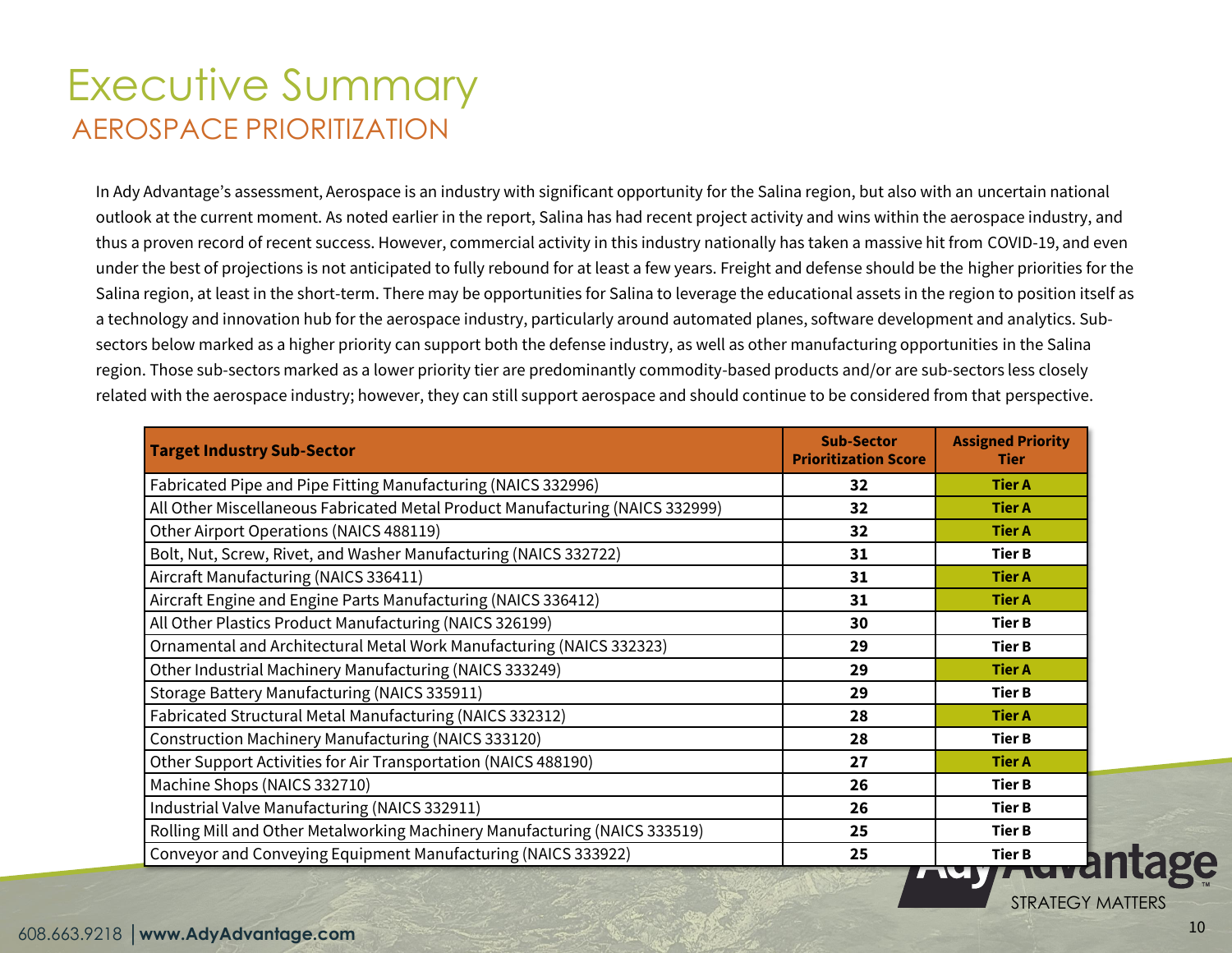### Executive Summary DISTRIBUTION PRIORITIZATION

In Ady Advantage's assessment, distribution is an industry that offers opportunity for the Salina region, particularly as it relates to supporting the supply chain of other recommended target industries. As noted earlier in the report, the region has strong transportation assets, including road, interstate, rail, and the airport. It is true that on a macro level the distribution industry has traditionally gravitated towards the larger metro areas, but the target industry analysis data shows that select sub-sectors of the distribution industry have shown growth in the region and can support the supply chain of other industry clusters at a regional level. We can also see increasing pressures for same-day delivery, which is driving the emergence of more physical locations, including in smaller markets like that of Salina. This opens up further opportunities in this industry in the long-term. Focus should be on further cultivating clusters in these areas and leveraging downstream opportunities, and sub-sectors have been prioritized below accordingly. Additional sub-sectors have been added below to further build out the distribution cluster and support other target industry clusters, please see the footnote for additional detail regarding this.

| <b>Target Industry Sub-Sector</b>                                              | <b>Sub-Sector</b><br><b>Prioritization Score</b> | <b>Assigned Priority</b><br><b>Tier</b> |
|--------------------------------------------------------------------------------|--------------------------------------------------|-----------------------------------------|
| Local Messengers and Local Delivery (NAICS 492210)                             | 25                                               | <b>Tier B</b>                           |
| Other Support Activities for Air Transportation (NAICS 488190)                 | 23                                               | <b>Tier A</b>                           |
| General Warehousing and Storage (NAICS 493110)                                 | 23                                               | <b>Tier A</b>                           |
| Farm Product Warehousing and Storage (NAICS 493130)                            | 21                                               | <b>Tier A</b>                           |
| General Freight Trucking, Long-Distance, Truckload (NAICS 484121)              | 20                                               | <b>Tier A</b>                           |
| Rail Transportation (NAICS 482110)                                             | $\star$                                          | <b>Tier B</b>                           |
| General Freight Trucking, Local (NAICS 484110)                                 | $\star$                                          | <b>Tier B</b>                           |
| General Freight Trucking, Long-Distance, Less Than Truckload (NAICS 484122)    | $\star$                                          | <b>Tier B</b>                           |
| Specialized Freight (except Used Goods) Trucking, Local (NAICS 484220)         | $\star$                                          | <b>Tier B</b>                           |
| Specialized Freight (except Used Goods) Trucking, Long-Distance (NAICS 484230) | $\star$                                          | <b>Tier B</b>                           |

*\*Select sub-sectors that were not stars or opportunities have been added to the prioritization recommendations above. These sub-sectors were included to build out the distribution cluster further, and while they currently have projected negative growth ahead they support other industry clusters and associated opportunities. Accordingly, they are assigned as a Tier B priority rather than a Tier A.*